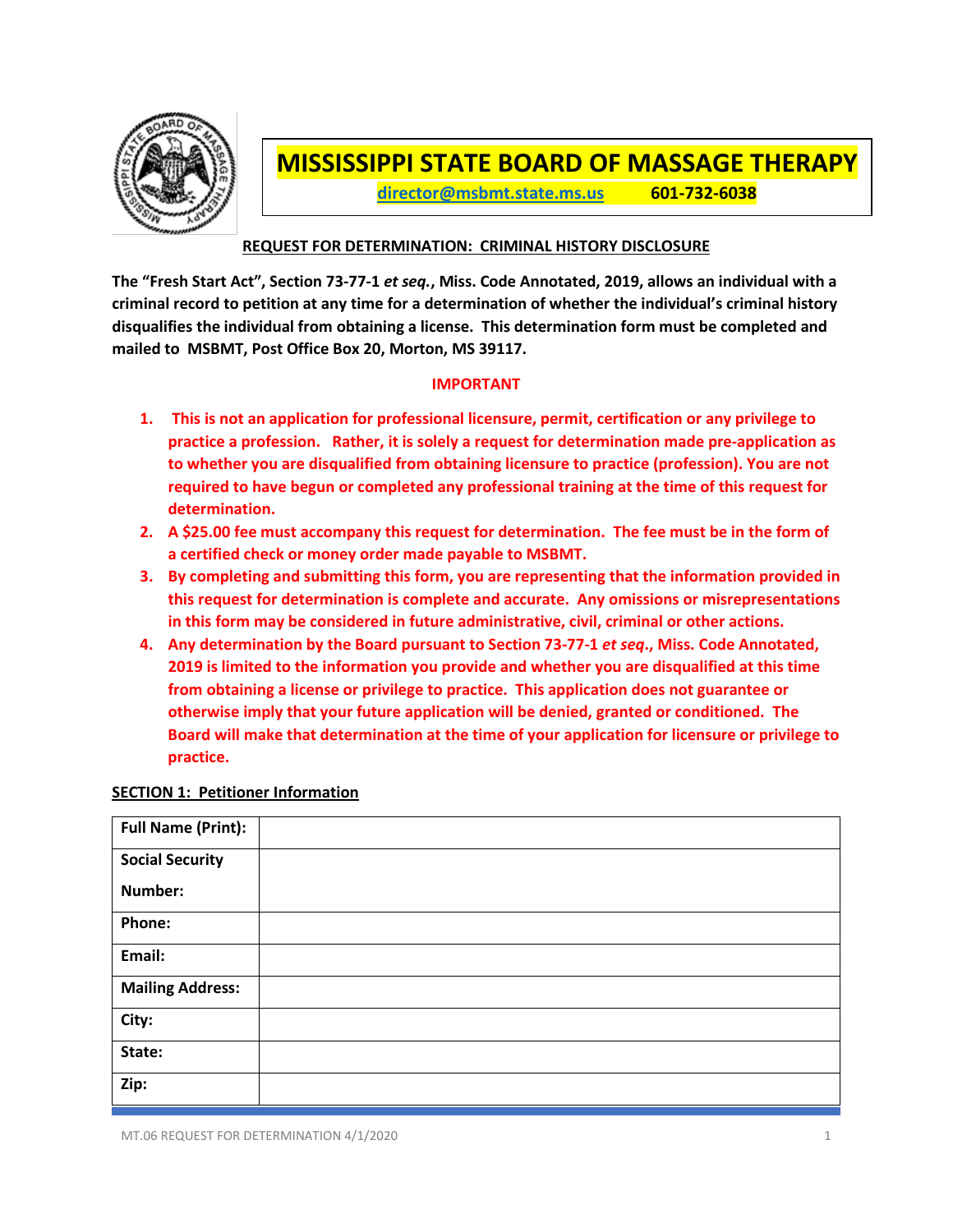### **Section II: Self-Disclosure of Criminal History**

**Provide a complete criminal history. List a description of all criminal offenses and convictions, including the date of the offense. Attach any additional pages if more space is needed. If you were convicted, but the charge was set aside or expunged, please note.**

| Date of        | <b>Criminal Offense(s)</b> | <b>Action Taken (attach certified</b> | <b>Expunged (attach a</b>     |
|----------------|----------------------------|---------------------------------------|-------------------------------|
| <b>Offense</b> |                            | court orders, dispositions,           | certified copy of             |
|                |                            | docket sheets, etc.)                  | expungement)                  |
|                |                            |                                       | <b>No</b><br>Yes <sup>[</sup> |
|                |                            |                                       | No<br>Yes                     |
|                |                            |                                       | No<br>Yes                     |
|                |                            |                                       | No<br>Yes                     |
|                |                            |                                       | Yes<br><b>No</b>              |
|                |                            |                                       | No<br>Yes                     |
|                |                            |                                       | Yes<br>No                     |
|                |                            |                                       | <b>No</b><br>Yes              |
|                |                            |                                       | <b>No</b><br>Yes              |
|                |                            |                                       | <b>No</b><br>Yes              |